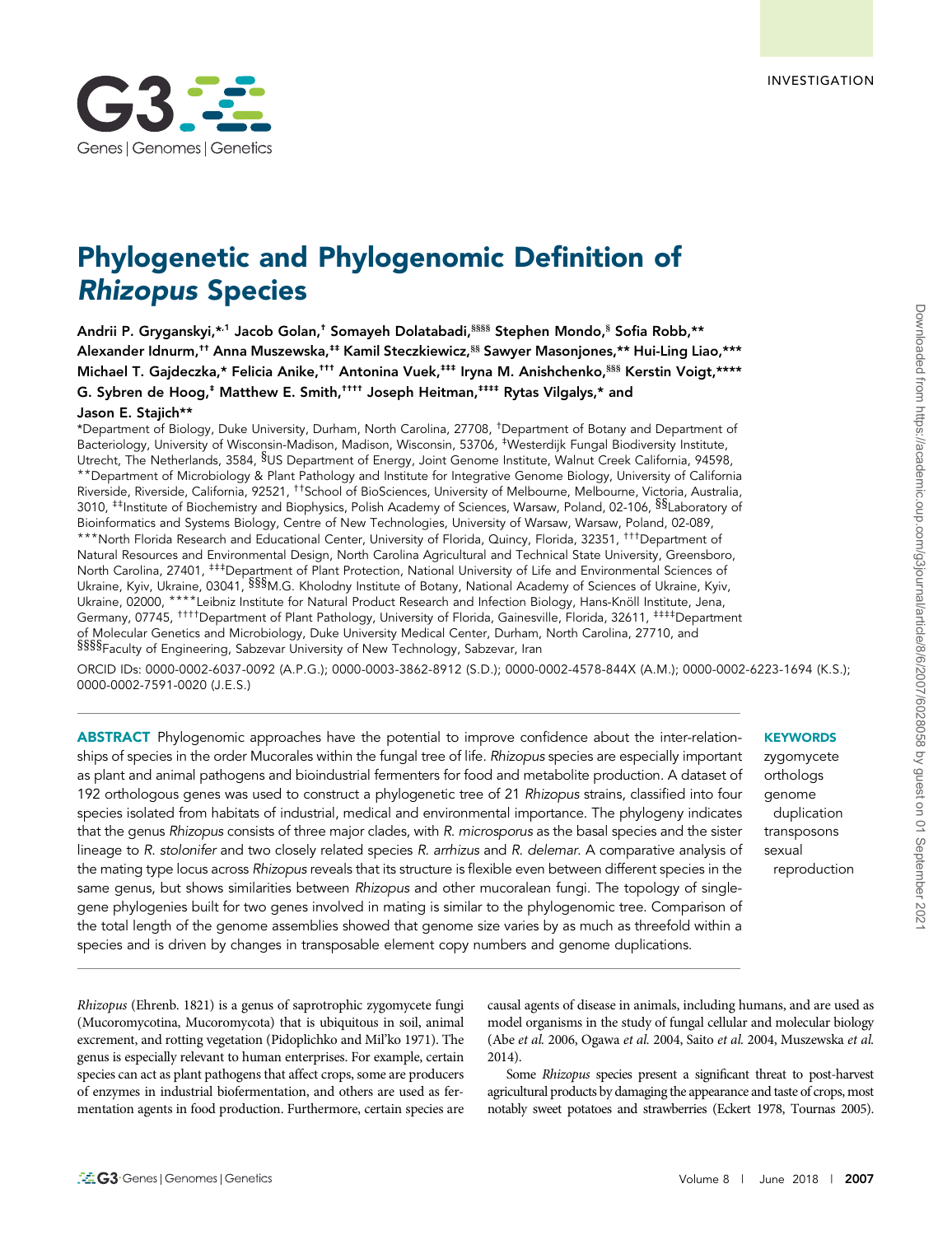Infection can also lead to human poisoning due to release of the phytotoxin rhizoxin, which is synthesized by endosymbiotic Burkholderia bacteria inhabiting the hyphae of some Rhizopus species (Partida-Martinez et al. 2007). Rhizopus is also an opportunistic agent of human and animal disease in immunocompromised individuals and causes approximately 60–80% of all disease manifestations of mucormycosis (Ibrahim et al. 2008, Ma et al. 2009). Although Rhizopus-associated mucormycosis is less common than fungal infections caused by ascomycete species (e.g., Candida or Aspergillus) or basidiomycete species (e.g., Cryptococcus), mucormycosis has an overall mortality rate exceeding 50%, and the number of cases with fatal outcomes is currently increasing, especially in patients with combat-related injuries or vascular invasion (Muszewska et al. 2014, Tribble and Rodriguez 2014).

For centuries, Rhizopus species have been used in the production of fermented products such as tempeh and ragi (Ogawa et al. 2004, Dolatabadi et al. 2016). More recently, Rhizopus species have proved useful in bioindustrial pursuits to synthesize metabolites. For example, species of the R. arrhizus/delemar complex are used to produce lactic, fumaric, malic, and other organic acids, as well as in the synthesis of ethanol, carotenoids, and some hydrolytic enzymes (Abe et al. 2003).

Given the importance of Rhizopus in both human health and industry, a robust classification system is needed to reflect the key differences between species and how the relationships between species correlate with properties related to human activities. Species traditionally have been differentiated based on discrete morphological and physiological features, such as the maximum growth temperature, formation of morphological structures (chlamydospores, sporangia, and rhizoids), curvature of the columella, sporangiophore features (color, shape, and size), sporangia diameter, acid production, and results of the Voges-Proskauer test (a test of acetoin production) (Inui et al. 1965). A karyological study of Rhizopus strains isolated from Korean soil showed that chromosome number can vary from a minimum of 8 in R. delemar and R. arrhizus to a maximum of 16 in R. stolonifer (Min 1984). The Rhizopus classification published by Schipper (Schipper 1984) separated the genus into three groups—R. microsporus, R. stolonifer, and R. arrhizus (=oryzae)—based on rhizoid branching, growth temperature and the size of sporangia and sporangiophores. In 2006, Abe et al. (Abe et al. 2006) confirmed the same taxonomic grouping in the first molecular phylogenetic study of the genus. In 2007 Liu et al. (Liu et al. 2007) organized the genus into 10 species and seven varieties using ribosomal DNA (rDNA) and orotidine-5'-monophosphate decarboxylase (pyrG) sequences. In the same year, Zheng et al. (Zheng et al. 2007) reanalyzed the data from Liu et al. (Liu et al. 2007) along with morphological data, and they instead divided the genus into eight species. Due to uncertainties in the phylogenetic analyses (specifically concerning the placement of R. americanus syn. R. stolonifer), Abe et al. (Abe et al. 2010) in 2010 used rDNA ITS, actin-1, and translation elongation factor  $1\alpha$ 

 $(EF-I\alpha)$  sequences to confirm the eight-species division of *Rhizopus*. The fungal species database Index Fungorum [\(http://www.indexfun](http://www.indexfungorum.org)[gorum.org\)](http://www.indexfungorum.org) identifies 11 Rhizopus species, whereas zygomycetes.org ([http://zygomycetes.org/index\)](http://zygomycetes.org/index) lists 13, 11 of which might be valid taxonomic names and represent bona fide species. However, most Rhizopus samples in culture collections belong to four species or species complexes: R. microsporus, R. stolonifer, R. arrhizus (or R. oryzae), and R. delemar (or R. arrhizus var. delemar). Other Rhizopus species are rarely collected or deposited in culture collections and lack representation within sequence databases (Table 1). These rare species were thus the first targets for whole-genome sequencing to better understand their environmental, medical, and biotechnological applications. Except for species chosen for genome sequencing projects, only a handful of genes or DNA regions have been sequenced in other Rhizopus species. Therefore, few known variable nucleotide sites are available to resolve relationships between Rhizopus species, and published phylogenies of single or multiple genes differ in topology, even with the inclusion of the same genes or gene regions (Liou *et al.* 2007, Liu et al. 2007, Abe et al. 2010, Hoffmann et al. 2013). Single-gene phylogenies can be inconsistent with the species phylogeny due to insufficient or conflicting phylogenetic signals caused by non-uniform rates of molecular evolution or genetic exchange among lineages. Inferences of species phylogenies from one gene, or a few genes, assume that each gene shares the same evolutionary history as the whole organism, an assumption that is not consistently supported (Fitzpatrick et al. 2006). Sampling a larger number of genes permits the resolution of the phylogenetic relationship as well as analysis of conflict among individual genes.

The main goal of this study was to elucidate major evolutionary trajectories in Rhizopus using previously published whole-genome sequences supplemented with additional new genomes generated in this project. We have produced a genus-level phylogeny of four species using phylogenomic approaches and compared the topology to single-gene phylogenies of genes that are important in the Rhizopus reproductive cycle. We compared our consensus species tree to the gene trees of RNA helicase (rnhA) (Calo et al. 2017), a gene adjacent to the sex mating locus, and the 4-dihydrotrisporin-dehydrogenase (tsp2) gene that is involved in the synthesis of trisporic acid, a trigger of the mating process in mucoralean fungi (Wetzel et al. 2009). We also assessed the contribution of transposable elements and genome duplication to the variance in genome size across the genus, as has previously been deduced for R. delemar and other mucoralean fungi (Ma et al. 2009, Corrochano et al. 2016). We also directly compared our phylogenetic results with a morphological phylogeny of the genus and found that they are congruent.

# MATERIALS AND METHODS

#### Genome sequencing, assembly, and annotation

Cultures of R. azygosporus strain CBS 357.93 and R. stolonifer strain LSU 92-RS-3 were grown on 1% potato dextrose agar (PDA, NEOGEN, Lansing, MI, USA). Three 0.5×0.5-cm pieces were cut from the edge of 5-day-old colonies and homogenized in a Waring Blender for further use as inoculum in liquid potato dextrose broth (0.5%). Cultures were grown in 250-mL Erlenmeyer flasks in 50 mL of medium on a shaker at room temperature for five days in three replicates. Before harvesting, the samples were examined microscopically to confirm the absence of bacterial or fungal contamination. Consolidated tissue was filtered through sterilized Miracloth (Skory and Ibrahim 2007) and washed twice in sterile distilled water before DNA extraction. The mycelial biomass was then lyophilized for one to two days and ground in liquid

Copyright © 2018 Gryganskyi et al.

doi: <https://doi.org/10.1534/g3.118.200235>

Manuscript received March 11, 2018; accepted for publication April 11, 2018; published Early Online April 19, 2018.

This is an open-access article distributed under the terms of the Creative Commons Attribution 4.0 International License [\(http://creativecommons.org/](http://creativecommons.org/licenses/by/4.0/) [licenses/by/4.0/](http://creativecommons.org/licenses/by/4.0/)), which permits unrestricted use, distribution, and reproduction in any medium, provided the original work is properly cited.

Supplemental material available at Figshare: [https://doi.org/10.25387/](https://doi.org/10.25387/g3.5971426) [g3.5971426.](https://doi.org/10.25387/g3.5971426)

<sup>&</sup>lt;sup>1</sup>Corresponding author: 1507 Valley Rd, Coatesville, PA 19320, E-mail: [apg10@](mailto:apg10@duke.edu) [duke.edu](mailto:apg10@duke.edu)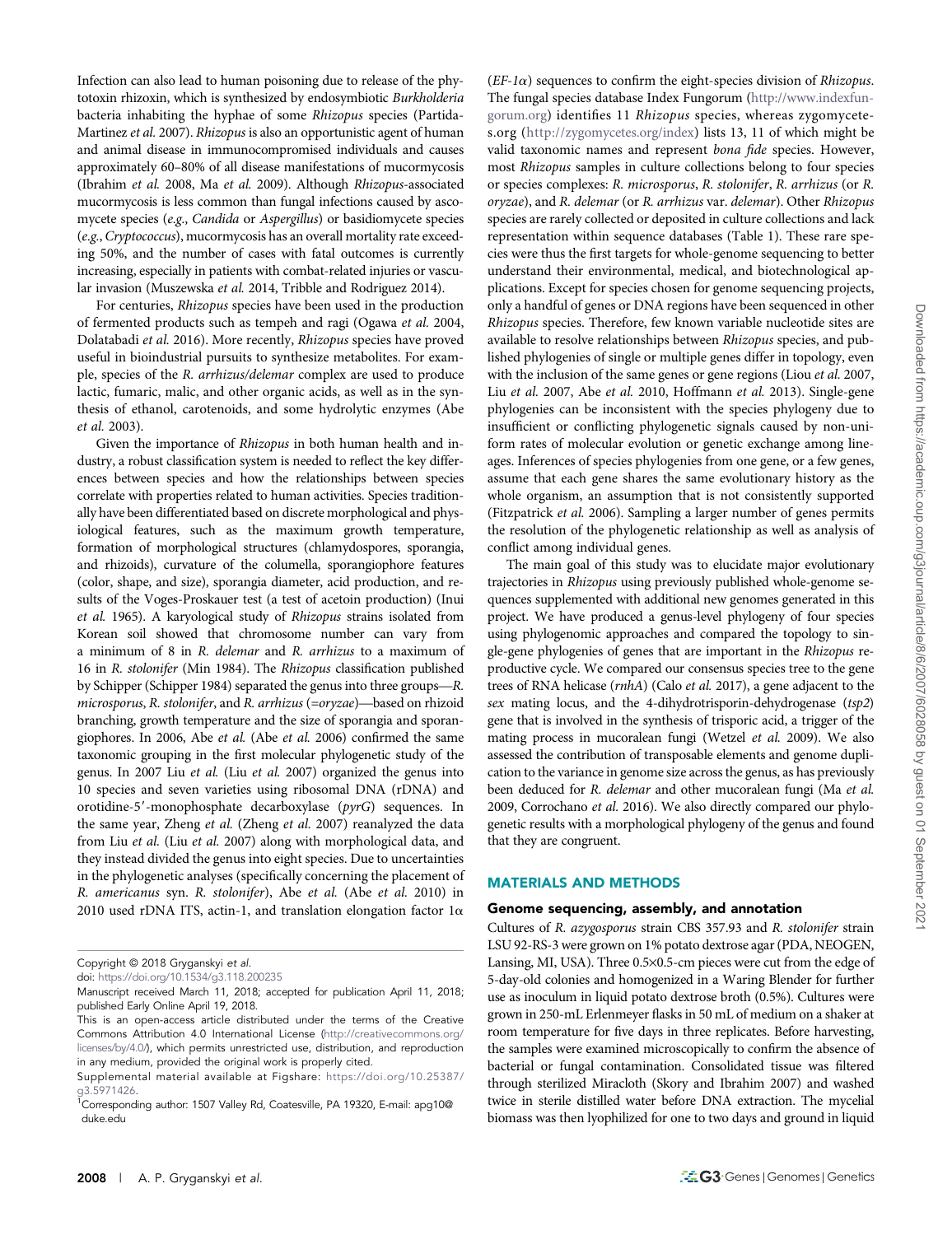| Table 1 Census of Rhizopus taxa in three major culture collections and the NCBI databases (as of May 5, 2017). The four species with the |  |
|------------------------------------------------------------------------------------------------------------------------------------------|--|
| greatest number of identified isolates are shown in bold                                                                                 |  |

| <b>Species</b>              | <b>ATCC</b>  | Westerdijk Institute (CBS-KNAW) | <b>CABI</b>     | GenBank records <sup>a</sup> | <b>PubMed records</b> |
|-----------------------------|--------------|---------------------------------|-----------------|------------------------------|-----------------------|
| R. arrhizus                 | 137          | 76b                             | 39 <sub>b</sub> | 7,451 <sup>b</sup>           | 2133 <sup>b</sup>     |
| R. caespitosus              |              |                                 |                 | 14                           | 15                    |
| R. circinans                |              |                                 |                 |                              |                       |
| R. delemar                  | $\mathsf{C}$ | 12                              |                 | 2,824                        | 155                   |
| R. homothallicus            |              |                                 | n               | 23                           | 34                    |
| R. lyococcus                |              |                                 |                 |                              |                       |
| R. microsporus <sup>d</sup> | 70           | 48                              | 29              | 3,645                        | 527                   |
| R. niveus                   |              |                                 |                 | 72                           | 127                   |
| R. schipperae               |              |                                 |                 | 27                           | 14                    |
| R. sexualis                 |              |                                 |                 | 39                           | 19                    |
| R. stolonifer               | 30           | 18 <sup>e</sup>                 | 14              | 299                          | 413                   |
| Rhizopus sp. <sup>†</sup>   |              |                                 |                 | 269                          | 4182                  |

a  $\frac{a}{b}$ - Including all genes.

 $\frac{B}{C}$ - Including R. arrhizus and R. arrhizus var. delemar.

 $\overline{d}$ . Together with R. arrhizus.

Including R. azygosporus and R. oligosporus.

- Including R. stolonifer var. reflexus.

– Not identified to the species level.

nitrogen with a mortar, pestle, and sterilized sand. DNA was extracted with  $2\times$  CTAB buffer following a modified DNA chloroform extraction technique (Gardes and Bruns 1993). To prevent nucleic acid degradation, the samples were not incubated in a water bath prior to the addition of chloroform. The sample quality was verified by SYBR Safe staining on 0.8% agarose gels to detect nucleic acid contamination and traces of degradation. The total quantity of high molecular weight DNA was estimated using Quantity One 1-D analysis software with a Gel Doc UV transilluminator (Bio-Rad, Hercules, CA, USA). Genomic DNA was sequenced in  $2\times100$  paired-end reads on Illumina HiSequation 2000 at the High-Throughput Genomic Sequencing Facility of the University of North Carolina, Chapel Hill, NC, USA, and assembled using Celera v. 8.2. The analysis also incorporated the high-quality assembly of R. delemar strain RA 99-880, the first published genome of a Mucorales species (Table 2, Ma et al. 2009).

Genome annotation was performed with MAKER (v. 2.31.8) (Holt and Yandell 2011) Augustus (2.7), SNAP (v. 2013-11-29) (Korf 2004), and GenemarkHMM (4.32) training. When available, we also considered mRNA and protein evidence using sequences from either the target species or closely related species (within the Rhizopus clade). The Rhizopus oryzae model was used for organisms on which Augustus had not been previously trained. SNAP was retrained using the results from the first run of MAKER and used to improve the gene models for a second round of annotation from the retrained prediction parameters following the best practices for the MAKER annotation protocol. Repeat masking was performed using Repeat Masker (4-0-5) through the MAKER pipeline, using fungi as the model organism. Analyses were run using the High-Performance Computing Cluster in the Institute for Integrative Genome Biology at the University of California, Riverside, CA.

## Taxon sampling

A total of 21 Rhizopus genomes were obtained from GenBank and the Joint Genome Institute (JGI) to represent the three major Rhizopus lineages: microsporus, arrhizus (= oryzae/delemar), and stolonifer (Table 2). We also selected two outgroup genomes from the genus Mucor: M. circinelloides strains 1006PhL and B8987.

### Phylogenomic resolution of the fungi

Phylogenetically informative orthologous genes from a pan-Eukaryotic dataset were selected (James et al. 2013). In total, 192 orthologs previously identified as primarily single-copy genes across 39 eukaryotic species were aligned with TCoffee (Magis et al. 2014) and incorporated into Profile Hidden Markov Models (HMM) implemented in HMMER (Wheeler and Eddy 2013). Each HMM was searched against the predicted proteome from the 23 sampled species in this study. For each ortholog, the highest scoring protein sequence in each species was identified by hmmsearch with a significance cutoff of  $1^{-10}$ . A multiple sequence alignment of orthologous sequences was generated by aligning the homologous protein sequences to the marker HMM using hmmalign. These alignments were trimmed with TrimAl (Capella-Gutiérrez et al. 2009) with the -strictplus parameter.

Gene trees were constructed using RAxML with the '-f a' fast bootstrapped tree method on the trimmed individual alignments using PROTGAMMAAUTO and 100 bootstrap replicates to assess the clade support. The alignments were concatenated into a single super matrix alignment, and the complete tree was inferred using the RAxML '-f a' fast bootstrapped tree method and PROTGAMMAAUTO model and 100 bootstrap replicates.

# Comparative genomics of sexual reproduction genes

We used BLASTP to search against predicted proteomes of each Rhizopus genome (Altschul et al. 1990) for RNA helicase (rnhA, accession numbers), which is adjacent to the sex (mating type) locus (Gryganskyi et al. 2010), and 4-dihydrotrisporin-dehydrogenase enzyme (tsp2, accession AM937248), which is required for pheromone production (Wetzel et al. 2009). The highest scoring contigs were searched for high mobility group (HMG) domains and triose phosphate transporters  $(tptA)$  in close vicinity to *rnhA*. A gene cluster consisting of an HMG domain-containing gene flanked by rnhA, with or without tptA, was considered the putative sex locus.

The sequences of the genes found in or near the sex locus were aligned using MUSCLE (Edgar 2004). The alignments were visually inspected, and ambiguous regions were excluded using Mesquite v. 3.2 (Maddison and Maddison 2018). The alignments for the rnhA tree consisted of 235 amino acid characters. The alignment for the tsp2 tree consisted of 138 amino acid characters for 17 Rhizopus species, and the tsp2 sequence from Mucor mucedo (Wetzel et al. 2009) was used as the outgroup. Maximum likelihood (ML) for all trees was estimated using GARLI-2.0 (Bazinet et al. 2014). Phylogenetic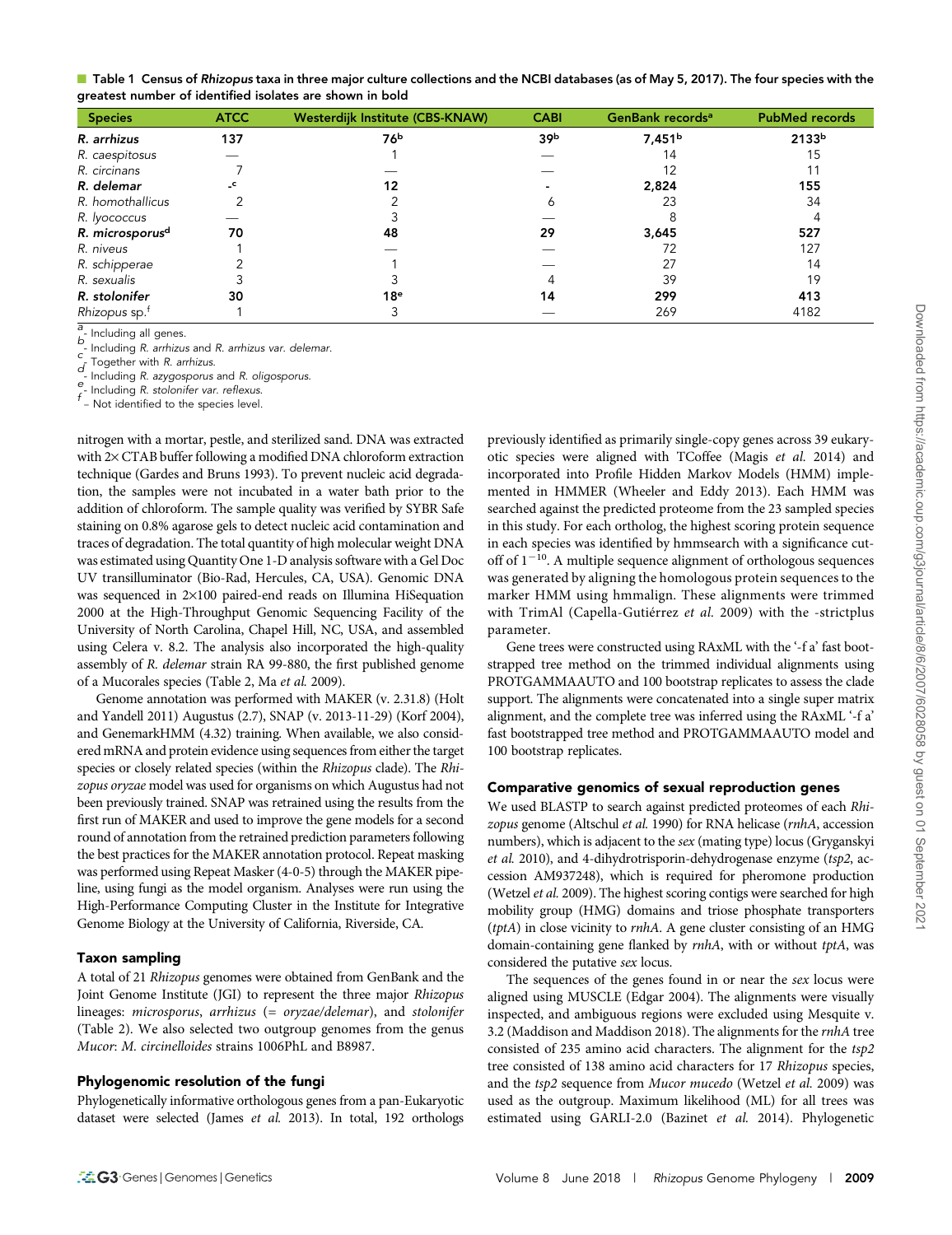|                                    |                                                                           |                    |                                      |                                           |                                   | Sequencing                                                                        |                    |                          |                      |
|------------------------------------|---------------------------------------------------------------------------|--------------------|--------------------------------------|-------------------------------------------|-----------------------------------|-----------------------------------------------------------------------------------|--------------------|--------------------------|----------------------|
| <b>Species</b>                     | Collection and strain                                                     | <b>BioProject</b>  | Size, Mb                             | Gene number                               | GC%                               | method                                                                            | Coverage           | Assembly                 | Isolated from        |
| Rhizopus arrhizus                  |                                                                           |                    |                                      |                                           |                                   |                                                                                   |                    |                          |                      |
|                                    | NRRL 13440                                                                | 86013<br>PRJNA1    | 43.351                               | 11,871                                    | 35.2                              | Illumina HiSeq                                                                    | 86.09x             | MaSuRCA v.1.9.2          | tracheal biopsy      |
|                                    | <b>NRRL 18148</b>                                                         | 86014<br>PRJNA1    | 47.535                               | 12,599                                    |                                   | $\div$                                                                            | $22.51 \times$     | $\div$                   | sinus                |
|                                    | NRRL 21396                                                                | 86017<br>PRJNA1    | 42.783                               | 11,715                                    | ひとれてうけん<br>ことにことれ<br>ことはこう        | $\rightarrow$                                                                     | 64.45×             | $-\frac{1}{2}$           | sinus                |
|                                    | <b>UCLA 99-113</b>                                                        | 86016<br>PRJNA1    | 41.453                               | 11,995                                    |                                   | $\rightarrow$                                                                     | 18.30 <sub>×</sub> | $-1/-$                   | bone marrow          |
|                                    | <b>UCLA 99-892</b>                                                        | 86020<br>PRJNA1    | 37.464                               | 11,675                                    |                                   |                                                                                   | 85.45×             | Velvet v.1.2.07          | ung transplant       |
| (Mucor ramosissimus <sup>a</sup> ) | <b>UCLA 97-1182</b>                                                       | 86024<br>PRJNA1    | 42.900                               | 12,951                                    |                                   |                                                                                   | $73.11\times$      | MaSuRCA v.1.9.2          | bronchial wash       |
|                                    | CDC B7407                                                                 | 84879<br>PRJNA1    | 43.272<br>39.011                     | 11,664                                    |                                   | $\Rightarrow \Rightarrow \Rightarrow$                                             | 47.77×             |                          | nasal cavity         |
|                                    | UCLA HUMC 02                                                              | 86018<br>PRJNA1    |                                      | 11,785                                    |                                   | $\frac{1}{2}$                                                                     | 03.09x             | Velvet v.1.2.07          | sinus                |
| R. delemar                         |                                                                           |                    |                                      |                                           |                                   |                                                                                   |                    |                          |                      |
|                                    | NRRL 21446                                                                | 86022<br>PRJNA1    |                                      | 11,402                                    |                                   | $\frac{1}{2}$                                                                     | 75.13×             | $\frac{1}{\sqrt{2}}$     | face biopsy          |
|                                    | NRRL 21447                                                                | 86021<br>PRJNA1    | 36.999<br>37.254                     | 11,387                                    |                                   | $\frac{1}{2}$                                                                     | 80.49×             | $-\frac{1}{2}$           | brain, ear           |
|                                    | NRRL 21477                                                                | 86019<br>PRJNA1    | 38.882                               | 11,523                                    |                                   | $\frac{1}{\sqrt{2}}$                                                              | 80.75×             |                          | face biopsy          |
|                                    | NRRL 21789 (R. oryzaeb)                                                   | 86015<br>PRJNA1    | 42.018                               | 11,414                                    | 5<br>5 5 4 5 5 5<br>5 5 6 7 6     | $\frac{1}{2}$                                                                     | 41.53x             | MaSuRCA v.1.9.2          | sinus                |
|                                    | UCLA 99-880 (R. oryzae <sup>b</sup> )                                     | 3066<br>PRJNA1     | 45.263                               | 12,384 (17,467)                           |                                   | Sanger ABI                                                                        | 14.00×             | Arachne v.1.0            | brain abscess        |
| R. microsporus                     |                                                                           |                    |                                      |                                           |                                   |                                                                                   |                    |                          |                      |
| (R. azygosporus <sup>c</sup> )     | CBS-KNAW 357.93                                                           | PRJNA418064        |                                      | 4,430                                     |                                   | Illumina HiSeq                                                                    | unknown            | Celera v.8.2             | tempeh               |
|                                    | ATCC 52813                                                                | PRJNA205957        |                                      | 8,847 (10,905)                            |                                   | $\div$                                                                            | 143.6x             | AllPathsLG v. R41043     | iios                 |
|                                    | CDC B9738                                                                 | PRJNA211903        | 15.920<br>25.348<br>75.133<br>45.700 | 21,091                                    | 8<br>8 7 8 9 9 7 9<br>8 9 8 9 9 9 | $\frac{1}{2}$                                                                     | 37.36x             | MaSuRCA v.1.9.2          | abdomen              |
|                                    | CCTCC M201021                                                             | <b>PRJNA179339</b> |                                      | 15,773 (20,087)                           |                                   |                                                                                   | 100.00x            | SOAPdenovo v.1.12        | liquor leaven        |
|                                    | CDC B7455                                                                 | PRJNA211913        | 48.730                               | 16,729                                    |                                   | $\begin{array}{c} \star \star \star \star \\ \star \star \star \star \end{array}$ | 37.36x             | $\overline{\phantom{a}}$ | abdomen              |
| (M.racemosus <sup>d</sup> )        | JMSoM B9645                                                               | PRJNA211902        | 65.533                               | 17,671                                    |                                   |                                                                                   | 49.38×             | $\frac{1}{2}$            | floor                |
| R. stolonifer                      |                                                                           |                    |                                      |                                           |                                   |                                                                                   |                    |                          |                      |
|                                    | LSU 92-RS-03                                                              | PRJNA418064        | 29.733                               | 11,621                                    | 57                                | $\frac{1}{2}$                                                                     | unknown            | Celera v.8.2.            | sweet potato         |
|                                    | CDC B9770                                                                 | 84886<br>PRJNA1    | 38.026                               | 11,778                                    | 35.5                              | $\overline{\phantom{a}}$                                                          | 42.23x             | MaSuRCA v.1.9.2          | contaminated product |
| M. circinelloides (outgroup)       |                                                                           |                    |                                      |                                           |                                   |                                                                                   |                    |                          |                      |
|                                    | DUSOM 1006PhL                                                             | PRJNA172437        | 34.135                               | 12,693                                    | 39.5                              | $\frac{1}{\sqrt{2}}$                                                              | 45.00x             | ALLPATHS v.R43527        | unknown              |
|                                    | <b>CDC B8987</b>                                                          | 84880<br>PRJNA1    | 36.701                               | 13,407                                    | 39.5                              | $\frac{1}{2}$                                                                     | I00.43×            |                          | BL line              |
| $-1/1 =$ same as above.            | Incorrectly identified strains are shown in parentheses: a - R. arrhizus, |                    |                                      | b - R. delemar, c and d - R. microsporus. |                                   |                                                                                   |                    |                          |                      |

Culture collections: ATCC – American Type Culture Collection; CBS-KNAW - The Centraalbureau voor Schimmelcultures, Westerdijk Fungal Biodiversiry Centre at institute of the Royal Netherlands Academy of Arts and<br>Sciences; C Culture collections: ATCC – American Type Culture Collection; CBS-KNAW - The Centraalbureau voor Schimmelcultures, Westerdijk Fungal Biodiversiry Centre at institute of the Royal Netherlands Academy of Arts and Sciences; CCTCC - China Center for Type Culture Collection; CDC - Center for Disease Control and Prevention; DUSoM – Duke University, School of Medicine, LSU – LSU – Louisiana State University; Northern Regional Research Lab, ARS Culture Collection of USDA; UCLA – University of California, Los Angeles; UMSoM - University of Maryland, School of Medicine.

Table 2 Origin of the genome data Table 2 Origin of the genome data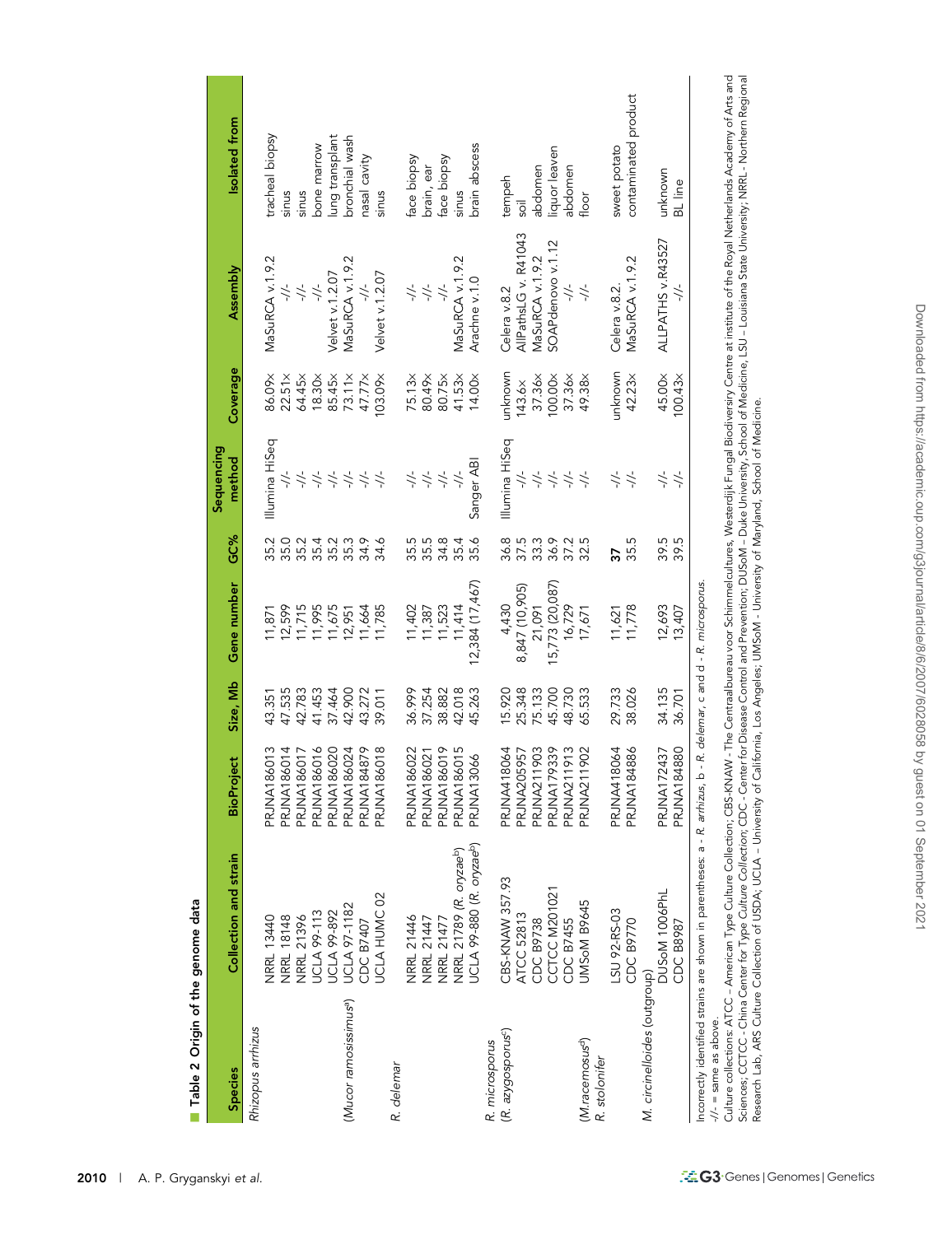

**Figure 1** Morphology of *Rhizopus s*pecies. (A) *R. delemar* CBS 390.34 colony on MEA after three days of cultivation at 30 °C. (B) Intact and germinating sporangiospores of R. delemar CBS 390.34. Arrows indicate spores of different sizes. Scale bar = 10 µm. (C) Zygospores with unequal suspensors. C1, C2, and C3 show R. microsporus CBS 344.29 azygospores; these were formed in the absence of a mating partner and are morphologically different from typical zygospores because they are smaller in size and have a single suspensor. Scale bar = 10  $\mu$ m. (D) R. microsporus CBS 700.68 sporangiophore with columella. Scale bar = 10 µm. (E) R. arrhizus var. arrhizus CBS 330.53 sporangiospore release and columella. Scale bar = 10  $\mu$ m. (F) Sporangiophore, rhizoids, and pigmented hyphae of R. arrhizus var. arrhizus CBS 330.53. Scale bar = 10  $\mu$ m, (G) R. stolonifer CBS 926.87 stolons. Scale bar = 50  $\mu$ m. (H) R. stolonifer CBS 926.87 empty sporangiophore. Scale bar = 50  $\mu$ m.

support was assessed by 1,000-bootstrap analysis using PAUP\* 4.0a109 (Swofford 1998).

# Phylogenetics of ecological and morphological characters

We selected 16 non-molecular characters to generate a data matrix for phylogenetic reconstructions and to assess the morphological similarities between the main Rhizopus clades. Non-molecular data were collected directly from pertinent literature (Pidoplichko and Mil'ko 1971, Schipper 1984, Benny et al. 2001, Zheng et al. 2007, Jennessen et al. 2008), as well as from our own microscopic observations of cultures of R. arrhizus, R. delemar, R. microsporus, and R. stolonifer (Figure 1). Sporangia were isolated from five- to seven-day-old colonies cultured on 1% malt extract agar (MEA, Sigma-Aldrich, St. Louis, MO, USA), and observed with  $10\times$ to 40× objective lenses on an Olympus BH-2 microscope. Micromorphological features of the sporangia, sporangiospores, and sporangiophores, as well as the presence or absence of zygospores, rhizoids, and stolons, were taken into account. Additionally, we included two ecological characters (growth temperature and substrate), which are also considered to be important for the taxonomy of the genus (Table S2).

The phylogeny of the morphological characters was constructed using maximum parsimony (MP) in PAUP<sup>\*</sup> 4.0a146 (Swofford 1998) with 1,000 bootstrap iterations with 10 random additions per replicate as a criterion for clade robustness.

#### Transposon analysis

Transposable elements (TEs) were identified and annotated using de novo and homology-based approaches. Candidate TEs were identified de novo with the inverted repeat finding tool irf (Doerks et al. 2002)

and RepeatModeler (Jurka et al. 2005). These sequences were clustered with cd-hit and scanned for protein domains related to transposons using the PFAM and CDD protein domains at pfamscan.pl, with HMMer wrapper and RPSTBLASTN+ v. 2.4.0+. TE candidates with coding regions that are similar to proteins related to transposon proteins were used. These were merged with RepBase and used as a reference in RepeatMasker (Smit et al. 2015). The RepeatMasker output was checked and corrected with in-house scripts, and only hits with scores higher than 200 were considered. Two datasets were generated for each genome: one with all TEs with RepeatMasker scores higher than 200 and the other with TEs that also retained similarity to typical TE-encoded protein domains.

# Data availability

De novo genome assembly, annotation, and raw sequence reads of the R. azygosporus and R. stolonifer are available in the NCBI Genome and SRA database linked to BioProject accession number PRJNA418064 and as accession numbers PJQM00000000 and PJQL00000000. Accession numbers of genome sequence and assembly of Rhizopus sp. strains from other studies utilized in this study are listed in the Table 2. Morphological and physiological data for non-molecular phylogenic analyses and their encoding are in Table S1. The types of detected transposable elements, their analysis with domains, summary and original figures are in Table S2. Sequence and structure of the sex gene loci are deposited in NCBI Nucleotide database under the accession numbers HQ450311-12, HQ450315-16 (R. arrhizus), HQ450313 (R. delemar), MG967658 (R. stolonifer), MG967659-60 (R. microsporus var. azygosporus). Sequences of single copy genes for RNA helicase and 4-dihydrotrisporin-dehydrogenase enzyme are deposited in NCBI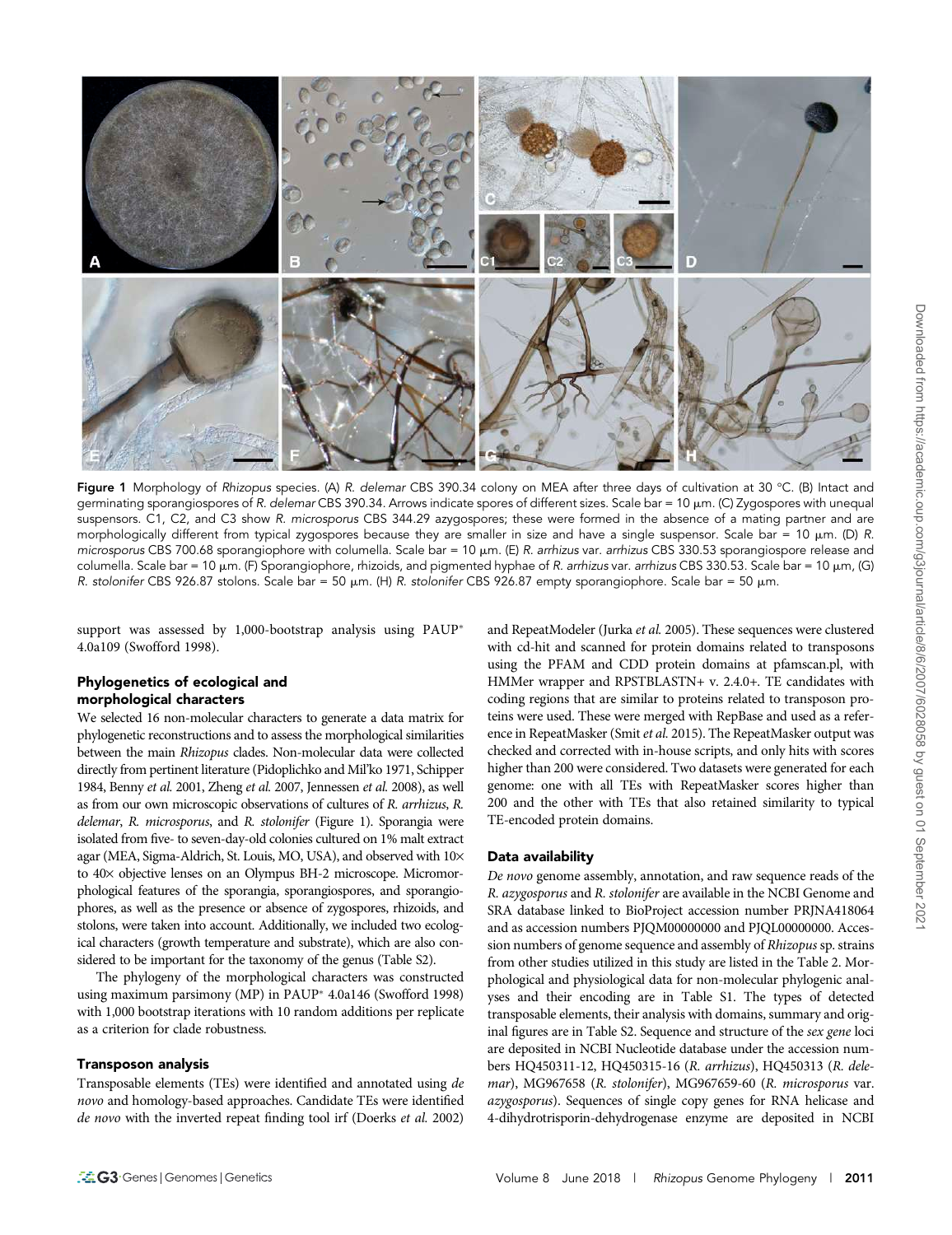

Figure 2 Genome-based maximum likelihood phylogeny and parsimony phylogeny based on non-molecular characters. (A) Rooted maximum likelihood tree of the genus Rhizopus based on 192 orthologous genes. Misidentified strains are indicated in quotes: "Mucor racemosus" B9645 = R. microsporus B9645 and "Mucor ramosissimus" 97-1192 = R. arrhizus 97-1192. Genome size is indicated in bold after the strain name. (B) Unrooted parsimony tree of 16 non-molecular (14 micromorphological and two ecological) characters. Morphological and physiological data for different strains of the same species are consolidated in the tree except for those strains that differ in at least one character. Thick branches denote statistically significant bootstrap values.

Nucleotide database under accession numbers MG97275-98 and MG97299-324. Supplemental material available at Figshare: [https://](https://doi.org/10.25387/g3.5971426) [doi.org/10.25387/g3.5971426.](https://doi.org/10.25387/g3.5971426)

# RESULTS

# Whole-genome sequencing

Genome assemblies of Rhizopus strains were produced with sequencing depths ranging from  $10\times$  to  $144\times$ . The assembled genome sizes varied threefold in the five R. microsporus strains, from 25.348 Mb in ATCC 52813 strain to 75.133 Mb in CDC B9738 strain. In the remaining Rhizopus strains, the assembly size was an average of 40 Mb, ranging from 29.733 Mb to 38.026 Mb in R. stolonifer, 37.254 Mb to 45.263 Mb in R. delemar, and 37.464 Mb to 47.535 Mb in R. arrhizus. Due to the genome size in R. microsporus strains the gene number varied widely, from 8,847 in ATCC 52813 strain to 17,671 in UMSoM B9645 strain, with an average 16,010 genes over all five strains tested. In other Rhizopus species the gene counts ranged from 11,387 to 12,951. The GC content was similar among species and varied from 32.5 to 37.5% (36% on average). The technology and quality of the sequencing data significantly influenced the quality and number of predicted genes. For example, lower quality sequencing results yielded assemblies with only 4,430 predicted genes in R. azygosporus CBS 357.93, which is less than half the number of genes recovered from other assemblies in the species complex.

# New phylogeny of the main lineages in the genus Rhizopus

The genus Rhizopus is a well-defined monophyletic group that is distinct from other genera of Mucorales (Figure 2A, (Spatafora

et al. 2016)). There are four major species or species complexes in this genus: the microsporus, stolonifer, arrhizus, and delemar clades. All of these lineages are distinct and represent reciprocally monophyletic clades with significant statistical support.

The R. microsporus clade is sister to the other members of the genus, and the genomes of the R. microsporus varieties (var. chinensis and var. rhizopodiformis) are grouped among other isolates of this species, further supporting their subspecies rank. The R. stolonifer strains are sister to a clade of two closely related species R. arrhizus and R. delemar. This phylogenetic tree enables corrections of some species misidentifications, namely M. racemosus B9645 (which is correctly identified as R. microsporus) and M. ramosissimus strain NRRL 97-1192 (which is correctly identified as R. arrhizus). In addition, strain NRRL 21789 (which was previously mistakenly identified as R. oryzae (Gryganskyi et al. 2010) is actually a strain of R. delemar. As expected, R. azygosporus CBS 357.93 is part of the R. microsporus clade, as demonstrated for other R. azygosporus strains by Abe et al. (Abe et al. 2006), Zheng et al. (Zheng et al. 2007), and Dolatabadi et al. (Dolatabadi et al. 2014).

We built phylogenetic trees from two single genes (rnhA and tsp2) that are likely to be important for the sexual reproduction process in these Rhizopus species (Wetzel et al. 2009, Gryganskyi et al. 2010, Schulz et al. 2016). In both phylogenies, R. stolonifer is included in the R. arrhizus/delemar clade but this clade is distinct from the R. microsporus clade. Despite the poorly resolved placement of R. stolonifer, the phylogeny of the *rnhA* and tsp2 genes shares the same topology as our supermatrix tree of 192 orthologs with strong bootstrap support (Figures S1-2). Phylogenetic trees were constructed from non-molecular characters to assess the relationships among the three major clades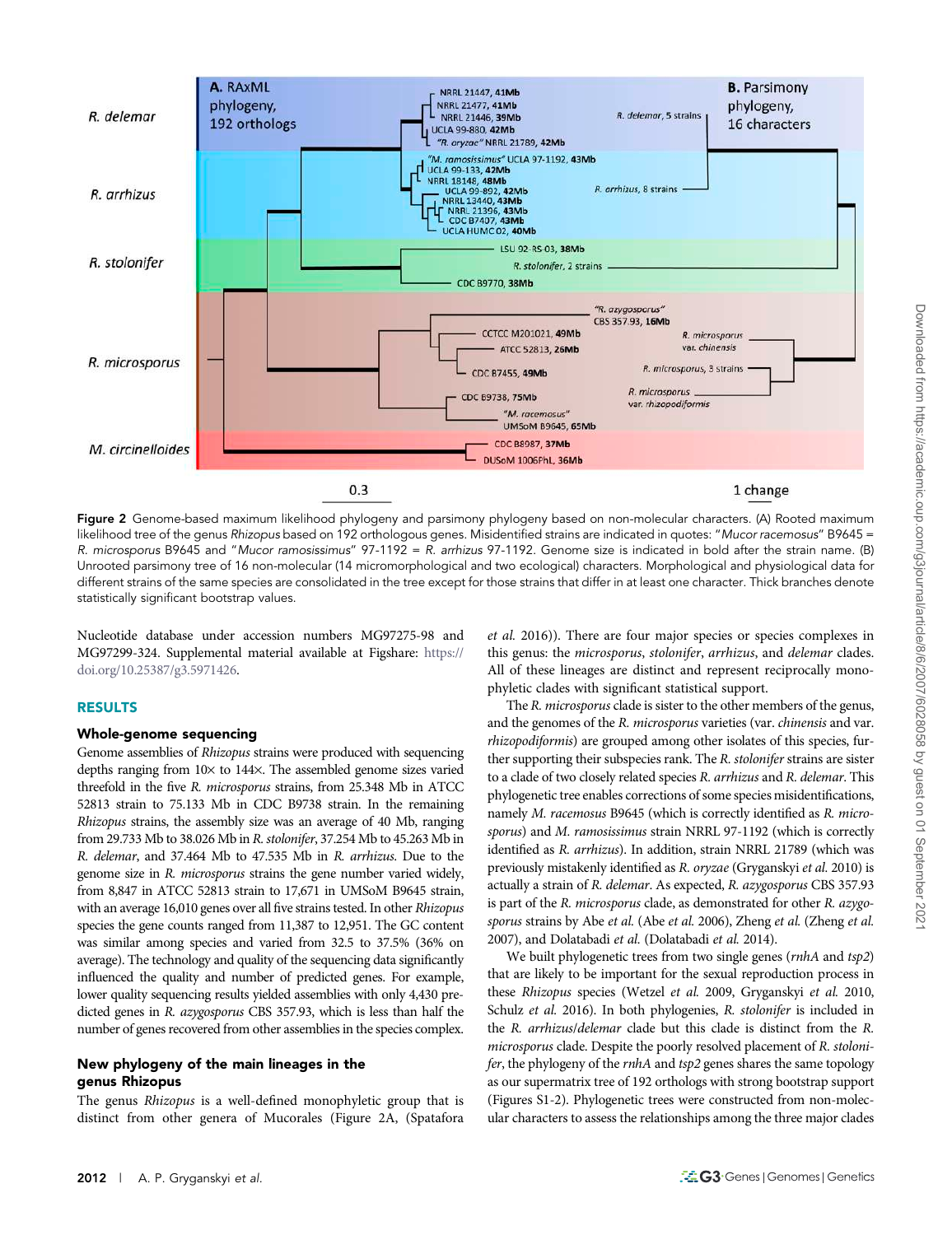

Figure 3 Genome size and repeat content in Rhizopus genomes. Colored boxes are used to highlight the species identity of each strain.

of Rhizopus independently of the sequence data. The tree topologies recovered from the non-molecular parsimony analysis were congruent with the phylogenomic tree. In both analyses, R. stolonifer is sister to the closely related species R. arrhizus and R. delemar, whereas R. microsporus is sister to all of these taxa (Figure 2B).

#### Genome size is highly variable, even within species

Genome size varied widely among the examined Rhizopus genomes. R. microsporus genomes are the smallest. Rhizopus microsporus var. azygosporus CBS 357.93 and R. microsporus var. microsporus ATCC 52813 had the smallest genome sizes at 16 and 26 Mb respectively (Figure 3). Surprisingly, the assembled genome sizes varied nearly threefold between R. microsporus strains, with the largest assembled genomes in strains B9645 ( $\sim$ 66 Mb) and B9738 ( $\sim$ 75 Mb). The two other R. microsporus genomes (strains M201021 and B7455) are comparable to the average genome size of 44.5 Mb observed in the R. stolonifer and R. arrhizus/delemar clades.

#### Role of transposons in genome size and structure

All of the analyzed genomes contain more than 40% repetitive sequences (Figure 3). However, only  $\sim$ 10% of those repeats are likely to be active transposons with intact transposase-coding regions; the remainder of the repetitive regions are composed of either simple repeats or remnants of ancient transposons. The repetitive content also correlates with the assembly quality. The best assembled genome of R. delemar contains the largest number of transposons and the greatest fraction of genome content occupied by repetitive sequences.

The GC content of the Rhizopus genomes ranges from 32.5% for R. microsporus B9645 to 37.5% for R. microsporus 52813. The GC content can have dual influential roles in transposon biology: on one hand, AT-rich regions are favored as transposition sites, but on the other

hand, the GC content is influenced by the mobile elements themselves. Transposons tend to insert into transposon-rich regions, possibly producing a genomic niche for the acquisition of additional elements.

Mucorales do not seem to have efficient or deployable genome defense mechanisms against transposable elements; some Mucorales species appear to have rampant transposon proliferation. The most widespread elements are from the LINE (L1 and RTE) and LTR retrotransposon (Ty3/Gypsy) families, which are prevalent in most eukaryotic genomes. Rhizopus genomes harbor 12 to 165 copies of DIRS elements with a YR transposase and only single cases of Ty1/ Copia elements. DNA transposons with DDE transposases from the super-families Mutator-like, Merlin, PIF-Harbinger, and Tc1/Mariner are present in all genomes. Notably, remnants of Caulimovirus sequences with *pol* fragments are present in one-third of the analyzed genomes (Figure 4, Table S3).

#### Mating type locus variation among Rhizopus species

The mating type or sex loci of heterothallic mucoralean fungi are defined as either (+) or (-) based on a sex gene that encodes a HMG domain-containing protein, flanked by an RNA helicase (rnhA) on one side and a triose phosphate transporter (tptA) on the other (Schulz et al. 2016, Lee and Idnurm 2017). However, deviations from this composition are observed in all Rhizopus genomes. For example, in R. arrhizus and R. stolonifer, a large gene with a BTB domain (contained in BR-C, ttk and bab genes) flanks the sex gene opposite  $rnhA$ , and the  $(+)$  and  $(-)$ R. microsporus strains and (+) R. stolonifer lack a flanking tptA. BLAST searches of the R. stolonifer (-) genome identified a mating locus that is structured similarly to those in (-) strains of R. arrhizus except that the sex gene of R. stolonifer does not have a tptA homolog adjacent to it. The resolution of the sequence for a  $(+)$  isolate of R. stolonifer is currently too low to resolve the *sex* locus in this species (Figure 5). Adjacent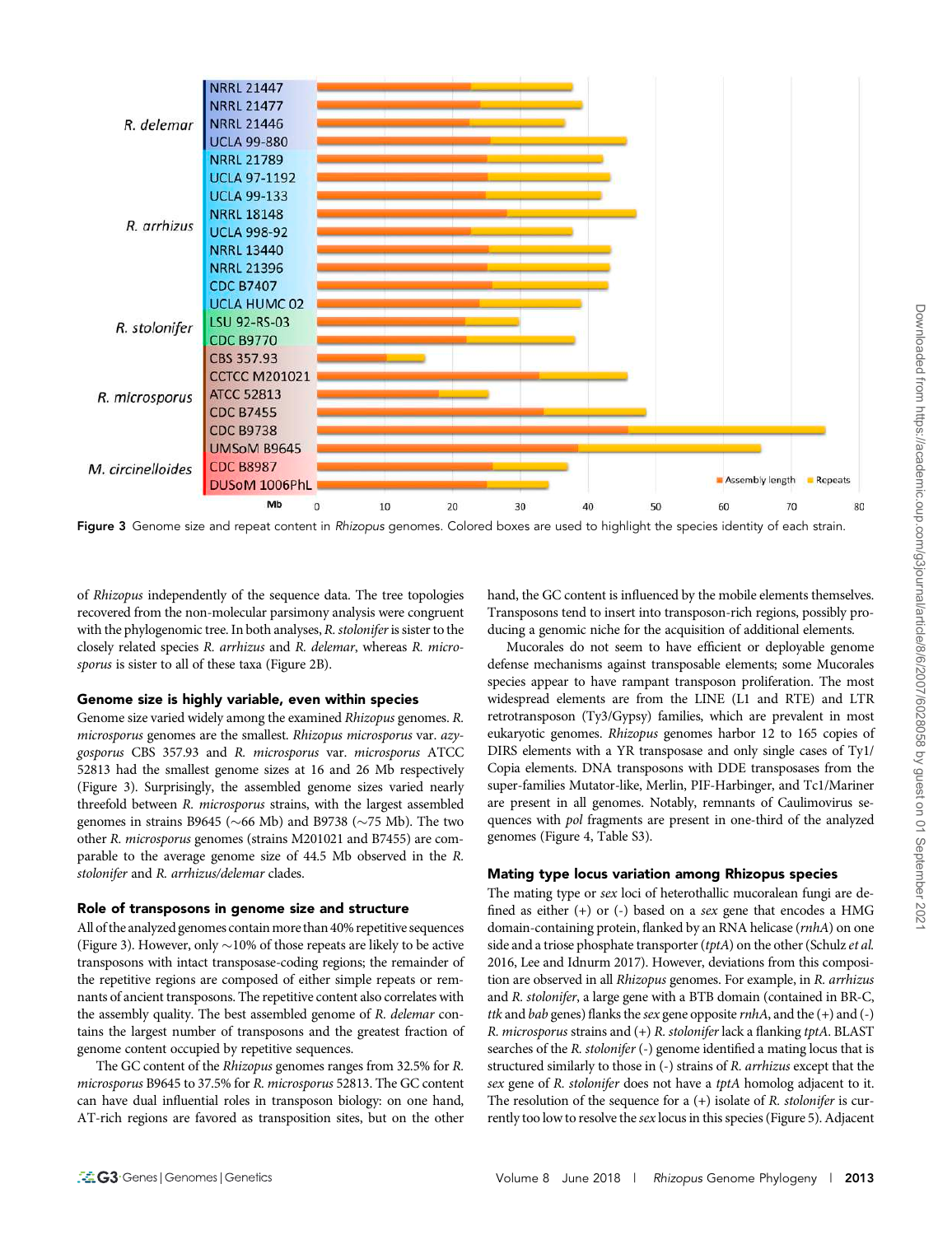

Figure 4 Number of transposons with ORFs typical of LTR/LINE/DNA/Helitron elements. Colored boxes are used to highlight the species identity of each strain.

to the R. microsporus sex locus are genes encoding transcription factors (sagA) and a glutathione reductase (glrA), which are located adjacent to the sex locus in other mucoralean fungi (Idnurm 2011, Schulz et al. 2016). In most species, the edges between the conserved sequences on either side of the divergent sex locus are generally clearly defined. Rhizopus microsporus var. azygosporus contains two sex loci. Alignment of each against the other reveals the equivalent of idiomorphic regions carrying either sexM or sexP genes. However, in the case of R. microsporus, there is an additional of approximately 500 bp region (dashed gray in Figure 5), where the identity between the two mating types is 92%.

## **DISCUSSION**

## Inadequacy of single-gene phylogenies to resolve relationships within Rhizopus

The genus Rhizopus has been traditionally divided into three large clades based on spore size: sporangiospores ranging in diameter from 6.5  $\mu$ m in *R. microsporus*, 8 to 10  $\mu$ m in *R. arrhizus*, and up to 13  $\mu$ m in R. stolonifer (Schipper 1984, Zheng et al. 2007). This division is also supported by our phylogenetic tree based on non-molecular characters (Figure 2B). Such a division lends itself to simple microscopic identification, especially for the most commonly found species in the genus.

However, different single-gene phylogenies have produced sharply contrasting results. A phylogeny built with ITS sequences places R. stolonifer as sister to the remainder of the Rhizopodaceae, with R. arrhizus, R. delemar and R. microsporus forming a single clade. Additionally, this ITS phylogeny groups the genera Syzygites and Sporodiniella within Rhizopus in a sister relationship to R. stolonifer (Walther et al. 2013). Phylogenies built using other rDNA loci (e.g., 18S and 28S) also place R. stolonifer at a basal position, while R. microsporus occupies the most distant branch of the tree (Abe et al. 2006). Similar results

were obtained by Liou et al. (Liou et al. 2007) using the 28S D1-D2 region of rDNA for 34 strains of the genus Rhizopus, and by Voigt et al. (Voigt et al. 1999) using 18S sequences of six Rhizopus strains. The clade that includes R. arrhizus and R. delemar in these single-gene phylogenies is placed either independent of the R. microsporus and R. stolonifer clades, or in close relationship to the R. stolonifer complex (Abe et al. 2006). In the trees produced by Abe et al. (Abe et al. 2010) using a greater number of strains and genes (ITS,  $actin-1$  and  $EF-1\alpha$ ), the trees were generally congruent with those described previously. However, the elongation factor 1-alpha ( $EF$ -1 $\alpha$ ) phylogeny placed the R. stolonifer group between the R. microsporus and R. arrhizus/delemar clades. Quite different results were obtained by Liu et al. (Liu et al. 2007), who used ITS and pyrG phylogenetic trees for 23 Rhizopus isolates, placing the R. microsporus clade at the base of the genus while R. arrhizus/delemar formed the most distant clade.

The inconsistencies in topologies vary depending on which genes are analyzed or which phylogenetic methods are used. The discrepancies demonstrate that single-gene approaches are of limited value in generating a phylogeny that robustly resolves members of the genus Rhizopus. The use of multiple genes (actin,  $EF$ -1 $\alpha$ , 18S, and 28S rDNA) within the broader phylogenetic context of the entire Mucorales places R. stolonifer as the most distant clade within Rhizopus, together with Sporodiniella and Syzygites, although R. microsporus was placed sister to the rest of the Rhizopodaceae family (Hoffmann et al. 2013).

Here, using 192 orthologous protein-coding genes derived from whole-genome sequencing of representative species of the genus Rhizopus, we obtained a robust and well-supported phylogeny for the genus. The tree topology supports the findings of Liu et al. (Liu et al. 2007) and suggests that R. microsporus is a monophyletic clade sister to other Rhizopus clades (Dolatabadi et al. 2014), while R. stolonifer is sister to R. arrhizus and R. delemar. All four species are monophyletic, although R. arrhizus and R. delemar are closely related and are not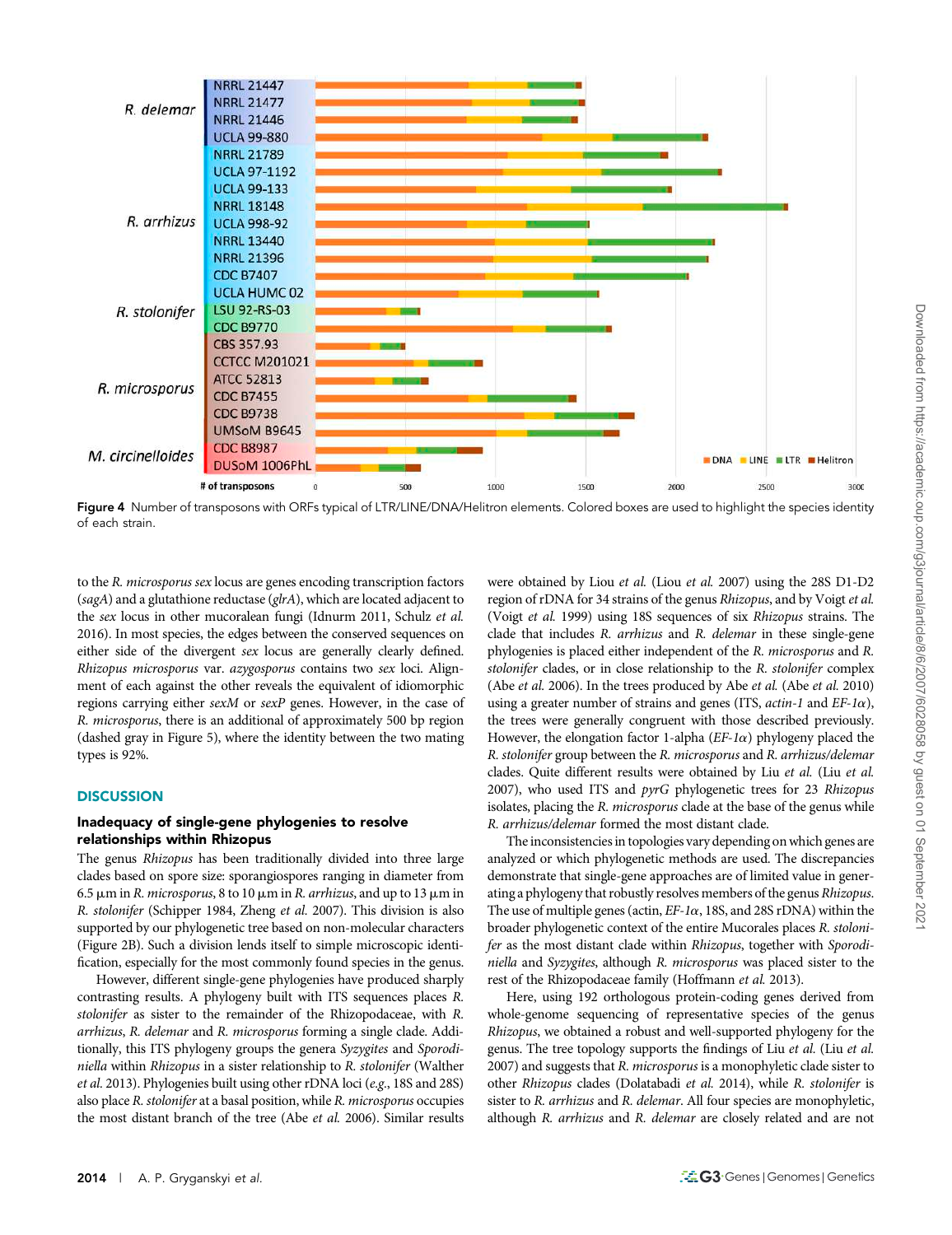

Figure 5 The structure of the mating type (sex) loci in representative strains of the four Rhizopus species and in the outgroup Mucor circinelloides (NCBI sequence accession numbers are HQ450311- 12, HQ450315-16 (R. arrhizus), HQ450313 (R. delemar), MG967658 (R. stolonifer), MG967659-60 (R. microsporus var. azygosporus), HM565940-41 (M. circinelloides). Note that the structure of the mating type locus is shown for R. arrhizus and R. delemar together; these two closely related species share a similar arrangement in the mating type locus. The color-coding for each gene is listed above the M. circinelloides homologs, except for arbA (which is listed above the R. stolonifer graphic). Red arrows indicate sexP and orange arrows indicate sexM genes. Genes depicted in white are genes that were not previously found physically linked with the sex loci in Mucorales species. The gray bars above the diagrams indicate the idiomorphic regions that differ between (+) and (–) strains. Genome sequence is available for only a (+) strain of R. stolonifer, so the extent of the idiomorphic region, and the nature of the (–) form are unknown. There is a remnant of a transposable element ( $\psi$ Tn) between the arbA

and sexP genes in R. stolonifer. For R. azygosporus, both sexM and sexP idiomorphic sequences are found in the same strain. Dashes indicate spacing of 1 kb.

differentiated based on morphology (Gryganskyi et al. 2010). Our tree topology is also congruent with that obtained by Chibucos et al. (Chibucos et al. 2016) using 76 orthologous proteins from the genomes of 16 Rhizopus strains. Our results are further supported by a nonmolecular phylogenetic tree that was built using 14 morphological and two ecological characters. Including genome data of other Rhizopus species in future analyses might alter the status of some species. We suspect that in the future there will be a reduction in the number of accepted species since some of these taxa may actually be phylogenetically nested within R. arrhizus, R. delemar, R. stolonifer or R. microsporus. There is some early evidence of this pattern; rDNA data suggest that R. sexualis is likely part of the R. stolonifer clade (Abe et al. 2006). However, other species delimiting criteria can be applied to some species which exhibit homothallic life cycle (R. homothallicus, R. sexualis) compared to the rest of the species which are known to be heterothallic.

# Transposons as agents that impact genome size

Most genomes of Rhizopus species contain numerous simple sequence repeats (Figure 3) and have a genome size of  $\sim$ 45 Mb. This is relatively large compared to other fungi, although most of the available genomes represent species in the Dikarya (Ascomycota and Basidiomycota) (Stajich 2017).

Larger genomes generally harbor more mobile elements (Elliott and Gregory 2015), and genome inflation may be due to incomplete elimination of transposons arising from whole genome duplication and/or inefficient or weakened genome defense mechanisms, which has been observed in other taxa (Chuong et al. 2017). The genome composition of DNA transposons, LTR retrotransposons, and LINE retrotransposons is typical of most fungi and similar to other Mucorales (Muszewska et al. 2011). LTR retrotransposons and Tc1/Mariners have been described as the most abundant transposons in R. delemar (Ma et al. 2009). Transposon proliferation may have occurred alongside whole-genome duplication (WGD) events, or transposon proliferation may even be a mechanism that influences genome duplication (Ma et al. 2009, Carbone et al. 2014).

# Additional evidence for a common genome duplication in the Mucorales

Genome size correlates with the number of chromosomes. Only a handful of studies from a single Korean research group have explored Rhizopus karyotypes. They reported a wide range of chromosome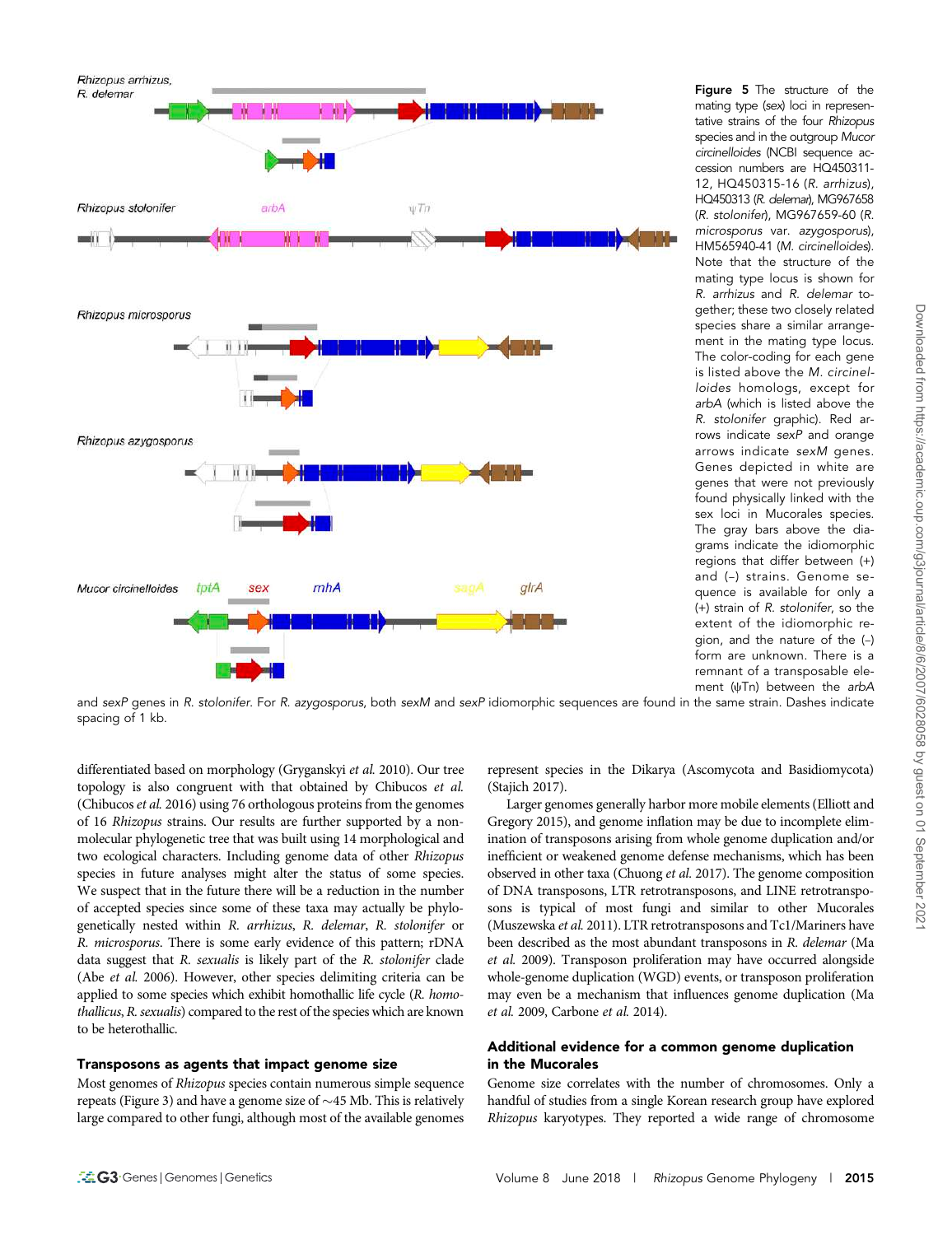numbers, from six in R. oligosporus (=R. microsporus) to 16 in R. nigricans (=R. stolonifer). However, these studies, which are more than three decades old, reveal conflicts even between different isolates of the same species (synonyms) (Min 1984, Flanagan 1969, Ganguly and Prasad 1971). Based on the data we present here, the higher chromosome count might be consistent with whole-genome expansion events.

Mapping the genome size onto our phylogenetic tree (Figure 2) suggests that smaller ancestral Rhizopus genomes expanded twofold in several branches, possibly through incomplete duplication, hybridization, or other mechanisms of genome expansion. This size variation is consistent with the occurrence of multiple genome duplication events during the evolution of species within the genus Rhizopus (Ma et al. 2009). Striking evidence for duplication events is present in R. microsporus, with genomes of double (49 Mb) or even nearly triple the size (65 to 75 Mb) of the smallest genome sequenced in this study. The genome sizes of other clades of the genus Rhizopus (R. arrhizus, R. delemar, and R. stolonifer) are larger (45 Mb on average) but also more uniform compared with the R. microsporus clade. One of the possible reasons for a larger genome size and potential evidence of genome duplication or triplication could also be hybridization between different species of this genus as observed by Schipper et al. (Schipper et al. 1985). Evidence of genome duplications—both recently and in the past—in Rhizopus mirrors previous observations from analysis of other mucoralean lineages (Corrochano et al. 2016). However, obtained data on genome size, sequencing coverage and the number of genes and transposons should be treated with caution. The quality of genomic DNA, the sequencing technology, and the genome assembly methods all have a large impact on the final genome. These technical, non-biological factors could be important and might account for the differences in genome sizes in some of the clades. For example, the genomes of R. arrhizus average 42.4 Mb in size but deviate by  $\pm 5$  Mb between samples with no evidence of genome duplication. Similar deviation occurs within the other clades suggesting that additional genomes will help to identify the sources of variation between genomes in the same clades.

#### Structure of the mating type/sex locus

All of the Rhizopus genomes we examined contain a clear sex gene cluster (Idnurm et al. 2008, Gryganskyi et al. 2010, Lee and Heitman 2014). The structure of the sex locus and the relationship of the surrounding genes are not fully understood in Mucorales, especially with the increasing number of Mucorales genome sequences becoming available. The presence of the glrA homolog (which encodes a putative glutathione reductase) instead of the tptA gene in both R. microsporus  $(+)$  and  $(-)$  strains, in close proximity to *rnhA*, is also observed in the closely related homothallic taxon Syzygites megalocarpus. RNA helicase (rnhA) mediates RNAi-dependent epimutational silencing in Mucor circinelloides (Calo et al. 2017). Thus, it can be inferred that R. microsporus has maintained the ancestral structure of the mating locus that is common to other mucoralean fungi.

Our data suggest that the structure of thematinglocusisflexible, even within a single genus, and that the arrangement of the gene triplet  $tptA$  – sexP/sexM – rnhA is not universally conserved among Mucorales species. We did not identify a tptA gene in R. stolonifer (+) strains, but rather a predicted protein-coding gene (arbA) containing a BTB domain. The same gene configuration has been found in both R. arrhizus and R. delemar (Gryganskyi et al. 2010). In addition, the intermediate regions between the genes in this cluster in R. stolonifer are much larger than in sex loci of other mucoralean fungi, and the arbA gene is reversed in orientation compared to  $R$ .  $arrhizus$  (+) strains. The finding of the unusual mating locus structure in R. stolonifer  $(+)$  could be an artifact of the genome assembly process.

The R. microsporus var. azygosporus strain CBS 357.93 had low sequence coverage and resulted in a poor genome assembly of just 16 Mb. Nonetheless, sufficient information was gained to characterize the sex genes in this strain and to show that it carries homologs of both sexM and sexP. Rhizopus azygosporus was described as a new species based on its formation of azygospores, a zygospore-like cell that forms in a parthenogenic manner without the fusion between two "gametes" (Yuan and Jong 1984). Subsequent analyses revealed strong similarities to R. microsporus, and hence its reduction to a varietal status (Schwertz et al. 1997, Zheng et al. 2007). The presence of both transcriptional regulators (which distinguish the two mating types or sexes in heterothallic species) within a single strain is one mechanism that leads to homothallism in fungi. Whether CBS 357.93 represents an unreduced fusion event between  $(+)$  and  $(-)$  strains of R. microsporus or a true example of homothallism is not yet clear. Improved genome sequencing of CBS 357.93 and other R. azygosporus strains may help to clarify. Although more data are needed, evidence from this strain suggests that one mechanism by which genome duplication could occur in the Mucorales is through the fusion of strains of opposite sex.

#### A new understanding of the evolution of Rhizopus

Rhizopus is an enigmatic genus comprising species that are ubiquitously found in nature and that play important roles in agriculture, industry, and human health. Despite the widespread prevalence of Rhizopus, understanding the evolution of species within the genus has remained challenging. Our study used a genome-wide phylogenomic approach to provide robust resolution of species within Rhizopus. The included Rhizopus genomes separated into three major clades with significant bootstrap support: R. microsporus, R. stolonifer, and a clade containing the closely related species R. arrhizus and R. delemar. Strains from the R. microsporus clade have both the smallest and the largest genomes, ranging from 26 to 75 Mb, possibly caused by recurrent whole-genome duplication events and/or hybridization. Additional duplication events have given rise to two morphologically distinct yet closely related clades of R. stolonifer and R. arrhizus (including R. delemar or R. arrhizus var. delemar), the genomes of which underwent incomplete duplication, with an average size ranging from 38 to 48 Mb. However, in addition to duplication events, the number of transposable elements is also positively correlated with a larger genome size and can lead to genome inflation. A comparison of the mating type loci in these species showed a flexible architecture in which only two genes—sex and rnhA—are consistently adjacent to one another. A comprehensive sampling of all known species of the genus Rhizopus and two closely related genera, Syzygites and Sporodiniella, will further resolve lineage relationships and establish a comparative framework to continue studying the evolution of genome size and gene content in mucoralean fungi.

## ACKNOWLEDGMENTS

This study was conducted and partially supported by the NSFsupported ZyGoLife project NSF DEB 1441715 (JES) and DEB 1441677 (MES), NIH/NIAID R37 Merit Award AI39115-20 and R01 AI50113-13 (JH), Australian Research Council grant FT130100146 (AI), and grants 2012/07/D/NZ2/04286 (AM) and 2014/15/B/NZ1/ 03357 (KS) from the National Science Centre, Poland as well as CRC/TransRegio 124 FungiNet from the German Research Foundation (KV). We thank Christopher Clark and Mary Catherine Aime for the R. microsporus and R. stolonifer strains from the culture collection of Louisiana State University, Piotr Mieczkowski and Ewa Patrycia Malc for the library preparation and sequencing of genomic DNA (UNC High Throughput Genomic Sequencing Facility), and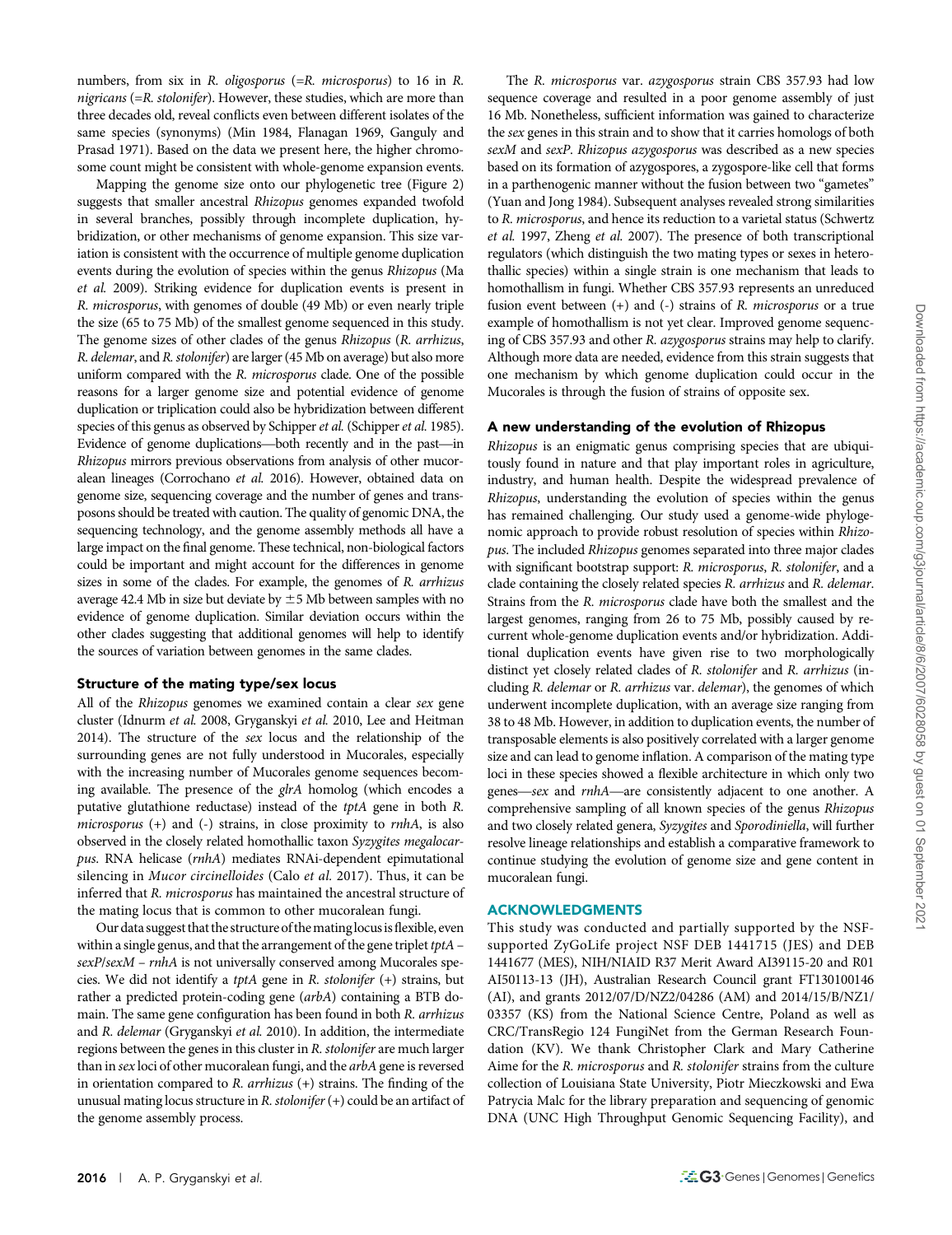Anastasia Litvintseva, Soo Chan Lee and Christina Cuomo for providing important insights and information concerning the available mucoralean genomes. We are particularly grateful to Vincent Bruno and his group for making the 16 Rhizopus and Mucor genomes available prior to publication, and to Scarlett Geunes-Boyer and Cecelia S. Walls for the improvement of the manuscript.

#### LITERATURE CITED

- Abe, A., K. Asano, and T. Sone, 2010 A molecular phylogeny-based taxonomy of the genus Rhizopus. Biosci. Biotechnol. Biochem 74: 1325– 1331. <https://doi.org/10.1271/bbb.90718>
- Abe, A., Y. Oda, K. Asano, and T. Sone, 2006 The molecular phylogeny of the genus Rhizopus based on rDNA sequences. Biosci. Biotechnol. Biochem. 70: 2387–2393. <https://doi.org/10.1271/bbb.60101>
- Abe, A., T. Sone, I. N. Sujaya, K. Saito, Y. Oda et al., 2003 rDNA ITS sequence of Rhizopus oryzae: its application to classification and identification of lactic acid producers. Biosci. Biotechnol. Biochem. 67: 1725– 1731. <https://doi.org/10.1271/bbb.67.1725>
- Altschul, S. F., W. Gish, W. Miller, E. W. Myers, and D. J. Lipman, 1990 Basic Local Alignment Search Tool. J. Mol. Biol. 215: 403–410. [https://doi.org/10.1016/S0022-2836\(05\)80360-2](https://doi.org/10.1016/S0022-2836(05)80360-2)
- Bazinet, A. L., D. J. Zwickl, and M. P. Cummings, 2014 A gateway for phylogenetic analysis powered by grid computing featuring GARLI 2.0. Syst. Biol. 63: 812–818. <https://doi.org/10.1093/sysbio/syu031>
- Benny, G. L., R. A. Humber, and J. B. Morton, 2001 Zygomycota: Zygomycetes. Systematics and Evolution, Springer, Berlin, Heidelberg.
- Calo, S., F. E. Nicolás, S. C. Lee, A. Vila, M. Cervantes et al., 2017 A non-canonical RNA degradation pathway suppresses RNAi-dependent epimutations in the human fungal pathogen Mucor circinelloides. PLoS Genet. 13: e1006686. [https://doi.org/10.1371/journal.p](https://doi.org/10.1371/journal.pgen.1006686)[gen.1006686](https://doi.org/10.1371/journal.pgen.1006686)
- Capella-Gutiérrez, S., J. M. Silla-Martínez, and T. Gabaldón, 2009 trimAl: a tool for automated alignment trimming in large-scale phylogenetic analyses. Bioinformatics 25: 1972–1973. [https://doi.org/10.1093/bioin](https://doi.org/10.1093/bioinformatics/btp348)[formatics/btp348](https://doi.org/10.1093/bioinformatics/btp348)
- Carbone, L., R. A. Harris, S. Gnerre, K. R. Veeramah, B. Lorente-Galdos et al., 2014 Gibbon genome and the fast karyotype evolution of small apes. Nature 513: 195–201. <https://doi.org/10.1038/nature13679>
- Chibucos, M. C., S. Soliman, T. Gebremariam, H. Lee, S. Daugherty et al., 2016 An integrated genomic and transcriptomic survey of mucormycosis-causing fungi. Nat. Commun. 7: 12218. [https://doi.org/10.1038/](https://doi.org/10.1038/ncomms12218) [ncomms12218](https://doi.org/10.1038/ncomms12218)
- Chuong, E. B., N. C. Elde, and C. Feschotte, 2017 Regulatory activities of transposable elements: from conflicts to benefits. Nat. Rev. Genet. 18: 71– 86. <https://doi.org/10.1038/nrg.2016.139>
- Corrochano, L. M., A. Kuo, M. Marcet-Houben, S. Polaino, A. Salamov et al., 2016 Expansion of signal transduction pathways in fungi by extensive genome duplication. Curr. Biol. 26: 1577–1584. [https://doi.org/10.1016/](https://doi.org/10.1016/j.cub.2016.04.038) [j.cub.2016.04.038](https://doi.org/10.1016/j.cub.2016.04.038)
- Doerks, T., R. R. Copley, J. Schultz, C. P. Ponting, and P. Bork, 2002 Systematic identification of novel protein domain families associated with nuclear functions. Genome Res. 12(1): 47–56. [https://doi.org/](https://doi.org/10.1101/gr.203201) [10.1101/gr.203201](https://doi.org/10.1101/gr.203201)
- Dolatabadi, S., K. Scherlach, M. Figge, C. Hertweck, J. Dijksterhuis et al., 2016 Food preparation with mucoralean fungi: A potential biosafety issue? Fungal Biol. 120: 393–401. [https://doi.org/10.1016/j.fun](https://doi.org/10.1016/j.funbio.2015.12.001)[bio.2015.12.001](https://doi.org/10.1016/j.funbio.2015.12.001)
- Dolatabadi, S., G. Walther, A. H. G. Gerrits van den Ende, and G. S. de Hoog, 2014 Diversity and delimitation of Rhizopus microsporus. Fungal Divers. 64: 145–163. <https://doi.org/10.1007/s13225-013-0229-6>
- Eckert, J. W., 1978 Patological diseases of fresh fruits and vegetables. J. Food Biochem. 2: 243–250. [https://doi.org/10.1111/j.1745-](https://doi.org/10.1111/j.1745-4514.1978.tb00619.x) [4514.1978.tb00619.x](https://doi.org/10.1111/j.1745-4514.1978.tb00619.x)
- Edgar, R. C., 2004 MUSCLE: multiple sequence alignment with high accuracy and high throughput. Nucleic Acids Res. 32: 1792–1797. [https://](https://doi.org/10.1093/nar/gkh340) [doi.org/10.1093/nar/gkh340](https://doi.org/10.1093/nar/gkh340)
- Elliott, T. A., and T. R. Gregory, 2015 Do larger genomes contain more diverse transposable elements? BMC Evol. Biol. 15: 69. [https://doi.org/](https://doi.org/10.1186/s12862-015-0339-8) [10.1186/s12862-015-0339-8](https://doi.org/10.1186/s12862-015-0339-8)
- Fitzpatrick, D. A., M. E. Logue, J. E. Stajich, and G. Butler, 2006 A fungal phylogeny based on 42 complete genomes derived from supertree and combined gene analysis. BMC Evol. Biol. 6: 99. [https://doi.org/10.1186/](https://doi.org/10.1186/1471-2148-6-99) [1471-2148-6-99](https://doi.org/10.1186/1471-2148-6-99)
- Flanagan, P. W., 1969 Nuclear divisions in the vegetative hyphae of Rhizopus nigricans and Phycomyces blakesleeanus. Can. J. Bot. 47: 2055– 2059. <https://doi.org/10.1139/b69-296>
- Ganguly, K., and M. Prasad, 1971 Somatic chromosome number of Rhizopus arrhizus Fisher. Curr. Sci. 40: 140.
- Gardes, M., and T. D. Bruns, 1993 ITS primers with enhanced specificity for basidiomycetes-application to the identification of mycorrhizae and rusts. Mol. Ecol. 2: 113–118. [https://doi.org/10.1111/j.1365-](https://doi.org/10.1111/j.1365-294X.1993.tb00005.x) [294X.1993.tb00005.x](https://doi.org/10.1111/j.1365-294X.1993.tb00005.x)
- Gryganskyi, A. P., S. C. Lee, A. P. Litvintseva, M. E. Smith, G. Bonito et al., 2010 Structure, function, and phylogeny of the mating locus in the Rhizopus oryzae complex. PLoS One 5: e15273. [https://doi.org/10.1371/](https://doi.org/10.1371/journal.pone.0015273) [journal.pone.0015273](https://doi.org/10.1371/journal.pone.0015273)
- Hoffmann, K., J. Pawłowska, G. Walther, M. Wrzosek, G. S. de Hoog et al., 2013 The family structure of the Mucorales: a synoptic revision based on comprehensive multigene-genealogies. Persoonia 30: 57–76. [https://](https://doi.org/10.3767/003158513X666259) [doi.org/10.3767/003158513X666259](https://doi.org/10.3767/003158513X666259)
- Holt, C., and M. Yandell, 2011 MAKER2: an annotation pipeline and genome-database management tool for second-generation genome projects. BMC Bioinformatics 12: 491. <https://doi.org/10.1186/1471-2105-12-491>
- Ibrahim, A. S., T. Gebremariam, M. Liu, G. Chamilos, D. Kontoyiannis et al., 2008 Bacterial endosymbiosis is widely present among zygomycetes but does not contribute to the pathogenesis of mucormycosis. J. Infect. Dis. 198: 1083–1090. <https://doi.org/10.1086/591461>
- Idnurm, A., 2011 Sex determination in the first-described sexual fungus. Eukaryot. Cell 10: 1485–1491. <https://doi.org/10.1128/EC.05149-11>
- Idnurm, A., F. J. Walton, A. Floyd, and J. Heitman, 2008 Identification of the sex genes in an early diverged fungus. Nature 451: 193–196. [https://](https://doi.org/10.1038/nature06453) [doi.org/10.1038/nature06453](https://doi.org/10.1038/nature06453)
- Inui, T., Y. Takeda, and H. Iizuka, 1965 Taxonomical studies on genus Rhizopus. J. Gen. Appl. Microbiol. 11: 1–121. [https://doi.org/10.2323/](https://doi.org/10.2323/jgam.11.Supplement_1) [jgam.11.Supplement\\_1](https://doi.org/10.2323/jgam.11.Supplement_1)
- James, T. Y., A. Pelin, L. Bonen, S. Ahrendt, D. Sain et al., 2013 Shared signatures of parasitism and phylogenomics unite Cryptomycota and microsporidia. Curr. Biol. 23: 1548–1553. [https://doi.org/10.1016/](https://doi.org/10.1016/j.cub.2013.06.057) [j.cub.2013.06.057](https://doi.org/10.1016/j.cub.2013.06.057)
- Jennessen, J., J. Schnürer, J. Olsson, R. A. Samson, and J. Dijksterhuis, 2008 Morphological characteristics of sporangiospores of the tempe fungus Rhizopus oligosporus differentiate it from other taxa of the R. microsporus group. Mycol. Res. 112: 547–563. [https://doi.org/10.1016/](https://doi.org/10.1016/j.mycres.2007.11.006) [j.mycres.2007.11.006](https://doi.org/10.1016/j.mycres.2007.11.006)
- Jurka, J., V. V. Kapitonov, A. Pavlicek, P. Klonowski, O. Kohany et al., 2005 Repbase Update, a database of eukaryotic repetitive elements. Cytogenet. Genome Res. 110: 462–467. [https://doi.org/10.1159/](https://doi.org/10.1159/000084979) [000084979](https://doi.org/10.1159/000084979)
- Korf, I., 2004 Gene finding in novel genomes. BMC Bioinformatics 5: 59. <https://doi.org/10.1186/1471-2105-5-59>
- Lee, S. C., and A. Idnurm, 2017 Fungal Sex: The Mucoromycota. Microbiol. Spectr. 5. <https://doi.org/10.1128/microbiolspec.FUNK-0041-2017>
- Lee, S. C., and J. Heitman, 2014 Sex in the Mucoralean fungi. Mycoses 57: 18–24. <https://doi.org/10.1111/myc.12244>
- Liou, G.-Y., S.-R. Chen, Y.-H. Wei, F.-L. Lee, H.-M. Fu et al., 2007 Polyphasic approach to the taxonomy of the Rhizopus stolonifer group. Mycol. Res. 111: 196–203. [https://doi.org/10.1016/j.my](https://doi.org/10.1016/j.mycres.2006.10.003)[cres.2006.10.003](https://doi.org/10.1016/j.mycres.2006.10.003)
- Liu, X.-Y., H. Huang, and R.-Y. Zheng, 2007 Molecular phylogenetic relationships within Rhizopus based on combined analyses of ITS rDNA and pyrG gene sequences. Sydowia 59: 235–253.
- Ma, L.-J., A. S. Ibrahim, C. Skory, M. G. Grabherr, G. Burger et al., 2009 Genomic analysis of the basal lineage fungus Rhizopus oryzae